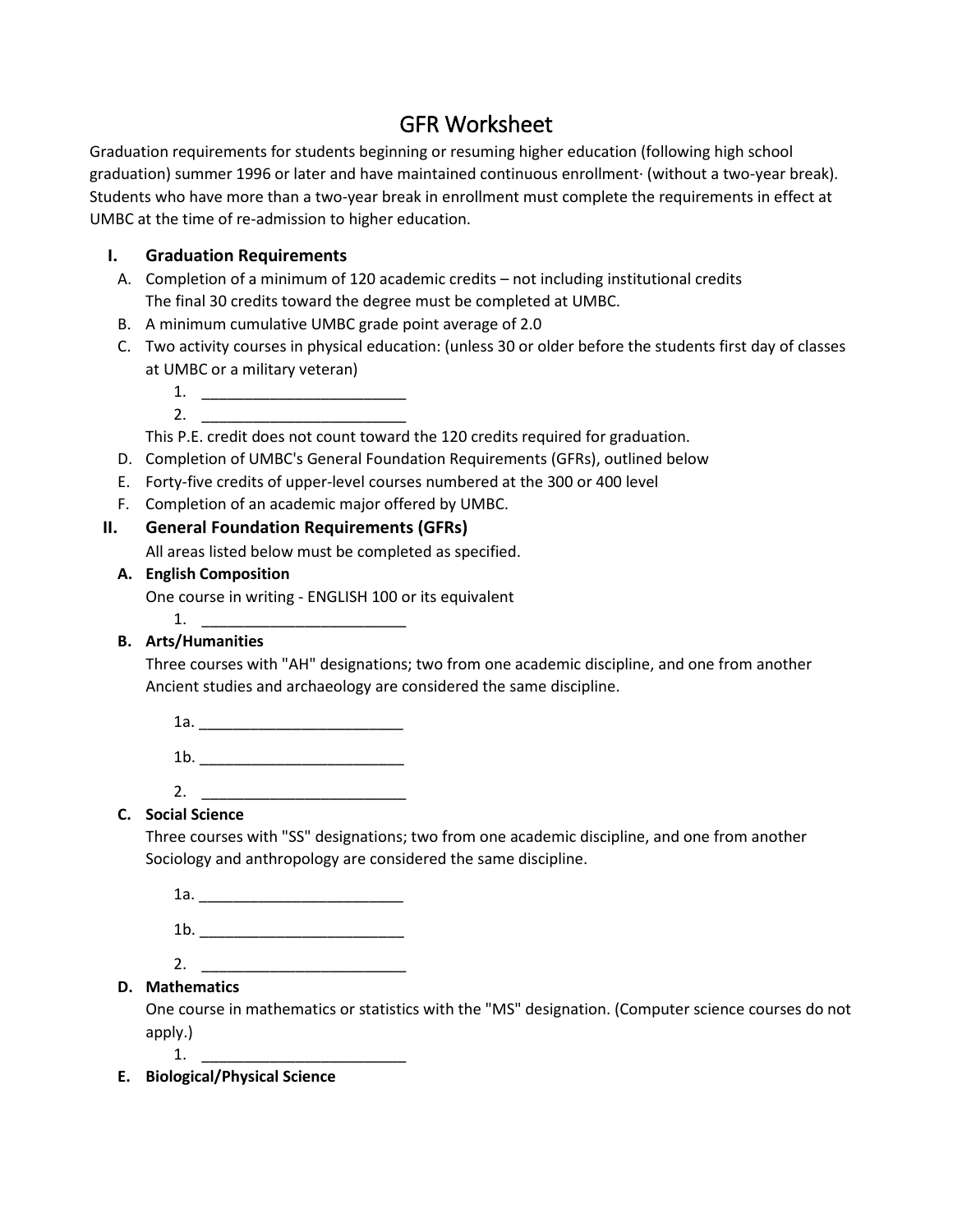Two courses with the "MS" designation other than mathematics, statistics or computer science. One biological/physical science course must include a laboratory component. Refer to number seven under section C (Additional Policies Concerning GFRs) for more information

- 1. \_\_\_\_\_\_\_\_\_\_\_\_\_\_\_\_\_\_\_\_\_\_\_\_
- 2. \_\_\_\_\_\_\_\_\_\_\_\_\_\_\_\_\_\_\_\_\_\_\_\_

### **F. Language/Culture**

B.A. students: The language-culture component consists of (1) completion of a foreign language through the 201 level or demonstrated proficiency at that level; and (2) one or two additional courses in language ("L") or culture ("C") or a combination of the two (a student can take one "L" and one "C" course). Proficiency, the number of courses needed to complete the requirement and course placement are determined by previous experience as follows:

| <b>Highest language level</b> | <b>Meets 201-proficiency</b> | <b>Number of courses to</b>  | Appropriate     |  |
|-------------------------------|------------------------------|------------------------------|-----------------|--|
| attained in high school       | requirements                 | complete requirement         | placement level |  |
|                               | Yes                          | 2 "L" or "C" or combination  | 301             |  |
| 4                             | Yes                          | 2 "L" or "C" or combination  | 202             |  |
| 3                             | No                           | 201 +"L" or "C" or           | 201             |  |
|                               |                              | combination                  |                 |  |
|                               | No                           | 102, 201, +1 "L" or "C"      | 102             |  |
| $0 - 1$                       | No                           | 101, 102, 201, +1 "L" or "C" | 101             |  |

Students who meet the 201-proficiency requirement. either because they completed level IV or higher of a language in high school (or have the corresponding AP, 18 or CLEP credit) or because they completed a language through the 201 level at college, can fulfill the second part of the requirement by taking courses in the same or in another language at the appropriate placement level, by starting a new language, by taking culture courses or by any combination of these choices.

**B.S. and B.S.E. students:** The requirements are identical to those of the B.A. students with one exception. B.S. and B.S.E. students may substitute one course beyond the 201-level requirement with an "MS" course in the mathematics category.

**International students** should submit an application form available from the Department of Modern Languages and Linguistics or on the Web at www.umbc.edu/mll/gfr.html to determine whether they have the 201 equivalency.

Students who enroll in language courses below their appropriate placement level do not receive GFR credit for these courses. Instead, the courses count as electives. In some instances, students may receive authorization from the Department of Modern Languages and Linguistics (MLL) to enroll in a course below the appropriate placement level for GFR credit. Students with a weak language background and those with five or more years since their last language class should consult with the MLL department about such placements. For students who have completed level Ill of a language in high school, but who feel unprepared for the 201 course, a 103 review course is available in French, German and Spanish. Permission of the MLL department is required to enroll in this intensive review of the 101-102 courses. Students who have received this permission can fulfill the requirement by completing 103, 201 +1 "L" or "C" course.